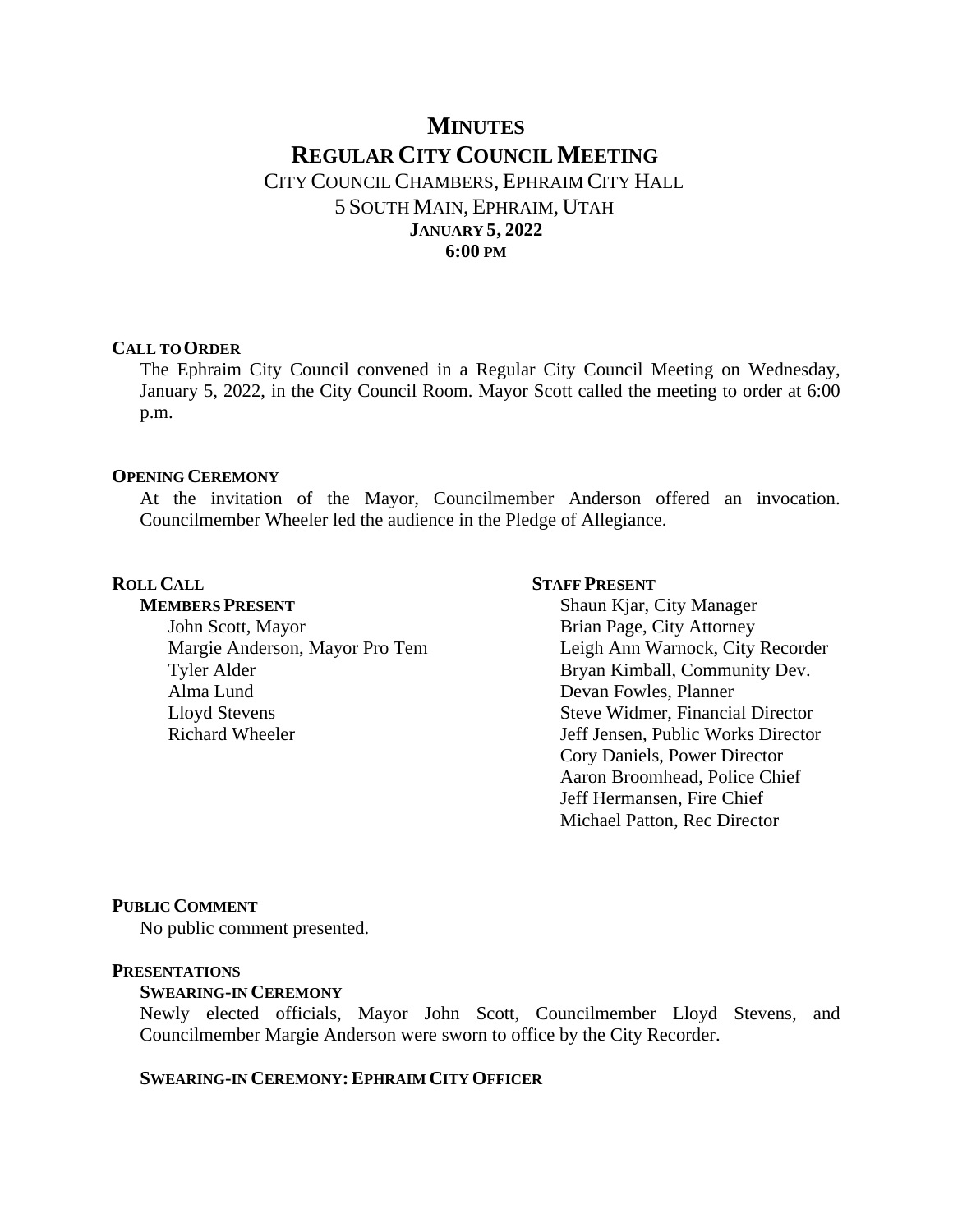Preston Hurst was sworn in by the City Recorder as an officer in the Ephraim Police Department.

#### **APPROVAL OF WARRANT REGISTER**

The Council reviewed the Warrant Register of January 4, 2022.

*Councilmember Stevens moved to approve the January 4, 2022, Warrant Register as presented. The motion was seconded by Councilmember Wheeler. The vote was unanimous. The motion carried.*

### **APPROVAL OF MINUTES**

The Council reviewed the minutes of the October 20, 2021, and December 15, 2021, Work Meeting and Regular City Council Meetings. Correction to be made to the December 15, 2021 Council meeting minutes to say Ephraim Elementary rather than Ephraim Electuary.

*Councilmember Anderson moved to approve the October 20, 2021, and December 15, 2021, Work Meeting and Regular City Council Meeting Minutes with correction above. The motion was seconded by Councilmember Lund. The vote was unanimous. The motion carried.*

### **CONTRACT: RESTROOM FACILITY FOR ALL-ABILITIES PARK**

Michael Patton reported the contract is for a restroom facility to be installed at the All-Abilities Park by the Library. Bids were opened yesterday, and the contract was awarded to Mountain West in the amount of \$72,790. The restroom will be partially paid for with a portion of the RAP Tax funds. Shaun asked if there would be room for the crane. Michael said it was discussed with Mountain West, and it was determined that if needed, pine trees could be trimmed, or a secondary location is selected.

*Councilmember Wheeler moved to approve a contract with Mountain West to construct the restroom in the all-abilities park in the amount of \$72,790. The motion was seconded by Councilmember Anderson. The vote was unanimous. The motion carried.*

### **ECO 21-01 GENERAL PLAN AMENDMENT :ERIC GEPPELT**

Devan Fowles reviewed the application for the next four ordinances on the agenda as they are all for the same property located at approximately 550 E 200 N.

This item calls for discussion and adoption of ECO 21-01 amending the General Plan for Eric Geppelt from Low Density Residential (LDR) to Medium Density Residential (MDR). They would like the same zone for the entire property.

*Councilmember Wheeler moved to approve ECO 21-01 amending the General Plan for property located at approximately 550 E 200 N from Low Density Residential (LDR) to Medium Density Residential (MDR). The motion was seconded by Councilmember Stevens. The vote was unanimous. The motion carried.*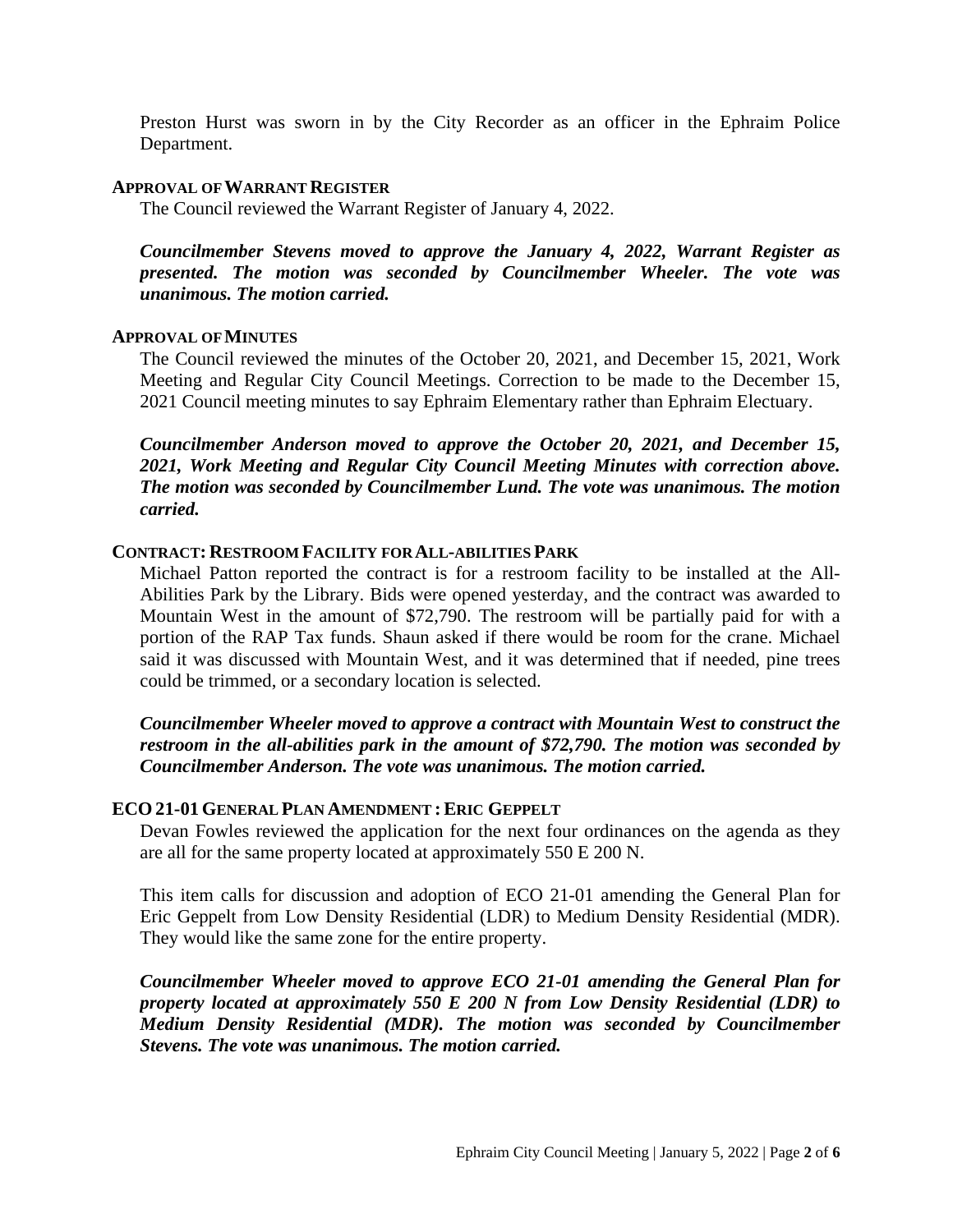### **ECO 21-02 LAND USE MAP AMENDMENT:ERIC GEPPELT**

This item calls for discussion and adoption of ECO 22-02, an ordinance amending the Ephraim City Land Use Map by rezoning property located at approximately 550 E 200 N from Residential Agricultural Zone (RA) to Medium Density Residential Zone (R3).

This ordinance would change a potential future road coming off this property. Bryan would like to put a few proposals for the entire section to Planning & Zoning and then Council for the remaining roads. If ordinance is approved tonight, he would like to remove this potential road from the General Plan.

*Councilmember Anderson moved to approve ECO 21-02 amending the Land Use Map for property located at approximately 550 E 200 N from Low Density Residential (LDR) to Medium Density Residential (MDR). The motion was seconded by Councilmember Stevens. The vote was unanimous. The motion carried.*

### **ECO 21-03 GENERAL PLAN AMENDMENT: ERIC GEPPELT**

This item calls for discussion and adoption of ECO 21-03, an ordinance amending the Ephraim City General/Transportation Plan for property located at approximately 200 N 400 E.

*Councilmember Alder moved to approve ECO 21-03 amending the Ephraim City General/Transportation Plan for property located at approximately 200 N 400 E. The motion was seconded by Councilmember Lund. The vote was unanimous. The motion carried.*

### **ECO 21-04 LAND USE ORDINANCE AMENDMENT: ERIC GEPPELT**

This item calls for discussion and adoption of ECO 21-04 an ordinance amending the Ephraim City Land Use Ordinance to allow additional height exemptions. As the Ephraim temple would exceed current height restrictions, the ordinance will be amended as follows:

**Ephraim City Code 10.12.020(J) Exemptions to Height Limitations**

3. Medical, emergency service, religious, public and quasi-public utility buildings.

*Councilmember Stevens moved to approve ECO 21-04 amending the Ephraim City Land Use Ordinance to allow additional height exemptions. The motion was seconded by Councilmember Wheeler. The vote was unanimous. The motion carried.*

### **ECO 22-05 GENERAL PLAN AMENDMENT:WHITESTONE VILLAS LLC/TODD ALDER**

This item calls for discussion and adoption of ECO 22-05, an ordinance amending the Ephraim City General Plan on property located at approximately 355 N 400 E from Medium Density Residential (MDR) to High Density Residential (HDR). The property is currently zoned as R3. Changing to R4 to allow a 24-unit tiny home project as discussed in the Work Meeting. Current zoning allows for only 14. Planning & Zoning recommended approval of the rezone and the Conditional Use Permit.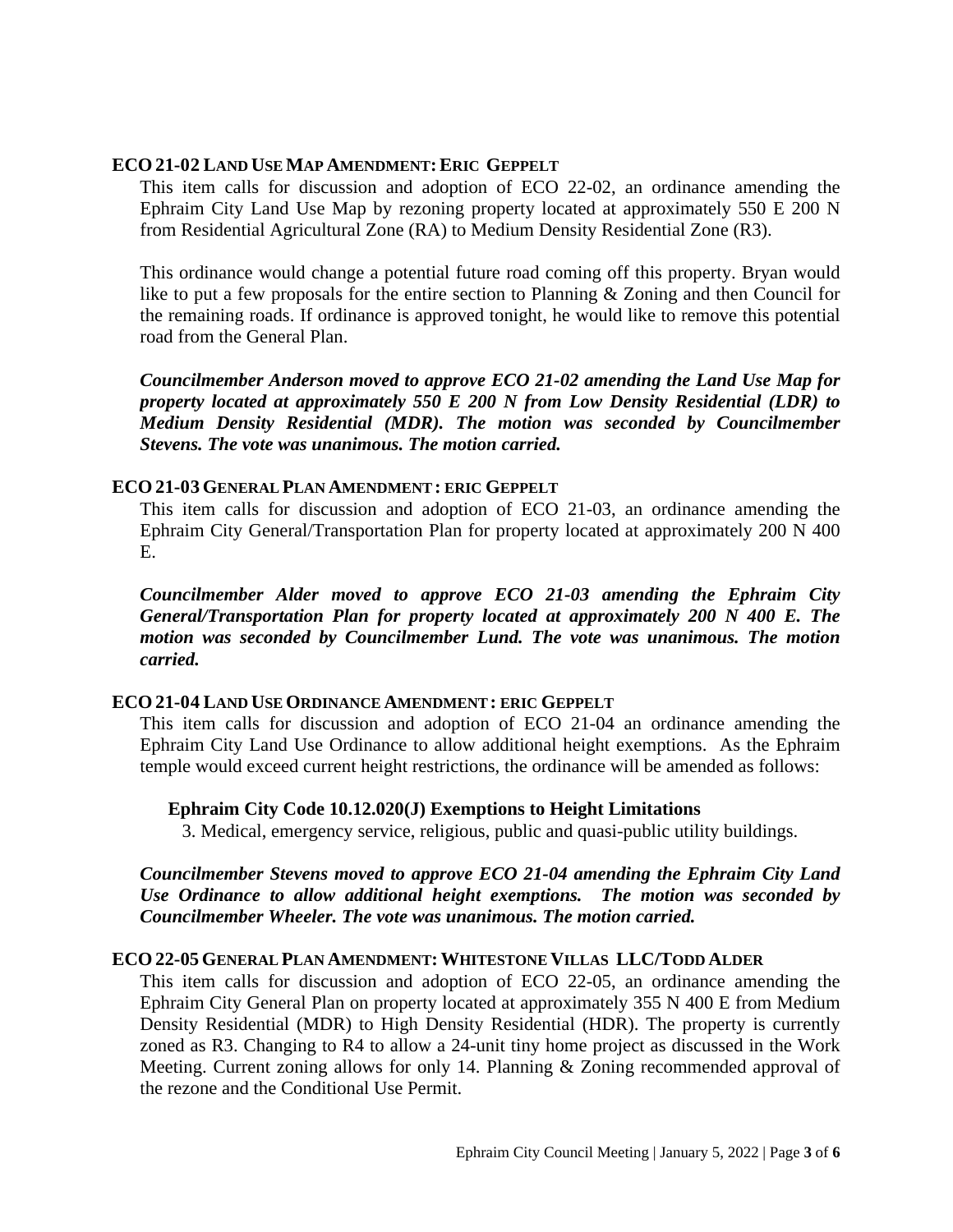Councilmember Alder recused himself from voting on this issue.

*Councilmember Anderson moved to approve ECO 21-05 amending the Ephraim City General Plan on property located at approximately 355 N 400 E from Medium Density Residential (MDR) to High Density Residential (HDR). The motion was seconded by Councilmember Wheeler. Except for Councilmember Alder who was recused, the vote was unanimous. The motion carried.*

### **ECO 22-06 LAND USE MAP AMENDMENT:WHITESTONE VILLAS LLC/TODD ALDER**

This item calls for discussion and adoption of ECO 22-06, an ordinance amending the Ephraim City Land Use Map by rezoning property located at approximately 355 N 400 E from Medium Density Residential Zone (R3) to High Density Residential Zone (R4).

*Councilmember Wheeler moved to approve ECO 21-06 amending the Ephraim City Land Use Map by rezoning property located at approximately 355 N 400 E from Medium Density Residential Zone (R3) to High Density Residential Zone (R4). The motion was seconded by Councilmember Sevens. Except for Councilmember Alder who was recused, the vote was unanimous. The motion carried.*

### **CONDITIONAL USE PERMIT:WHITESTONE VILLA LLC/TODD ALDER**

This item calls for discussion and approval of a CUP for Whitestone Villas LLC/Todd Alder for a 24-unit multi-family housing project on property located at approximately 355 N 400 E. The map is preliminary; adjustments were made. Planning & Zoning recommended approval with Staff recommendations.

*Councilmember Anderson moved to approve a CUP for Whitestone Villas LLC/Todd Alder for a 24-unit multi-family housing project on property located at approximately 355 N 400 E with Staff recommendations. The motion was seconded by Councilmember Wheeler. Except for Councilmember Alder who was recused, the vote was unanimous. The motion carried.*

#### **APPOINTMENTS AND COUNCIL REPORTS**

#### **Tyler Alder**

**Recreation –** Jr. Jazz started. A clinic was held on Saturday at EMS.

### **Margie Anderson**

**Youth City Council –** Did the letters from Santa. They want to go to the Legislative Local Officials Day, depending on COVID restrictions. Representative Lund invited the YCC to a day on the hill and the Local Leadership Meeting. They may help with the installation of the all-abilities park. \$50,000 came in from the Eccles Foundation Grant.

#### **DEPARTMENT REPORTS**

## **Bryan Kimball, Community Development Director**

**Well Update –**We have been working with Franson Engineering. The bid has been drafted and is ready to go. They will convert and cap the well. The next step is to build a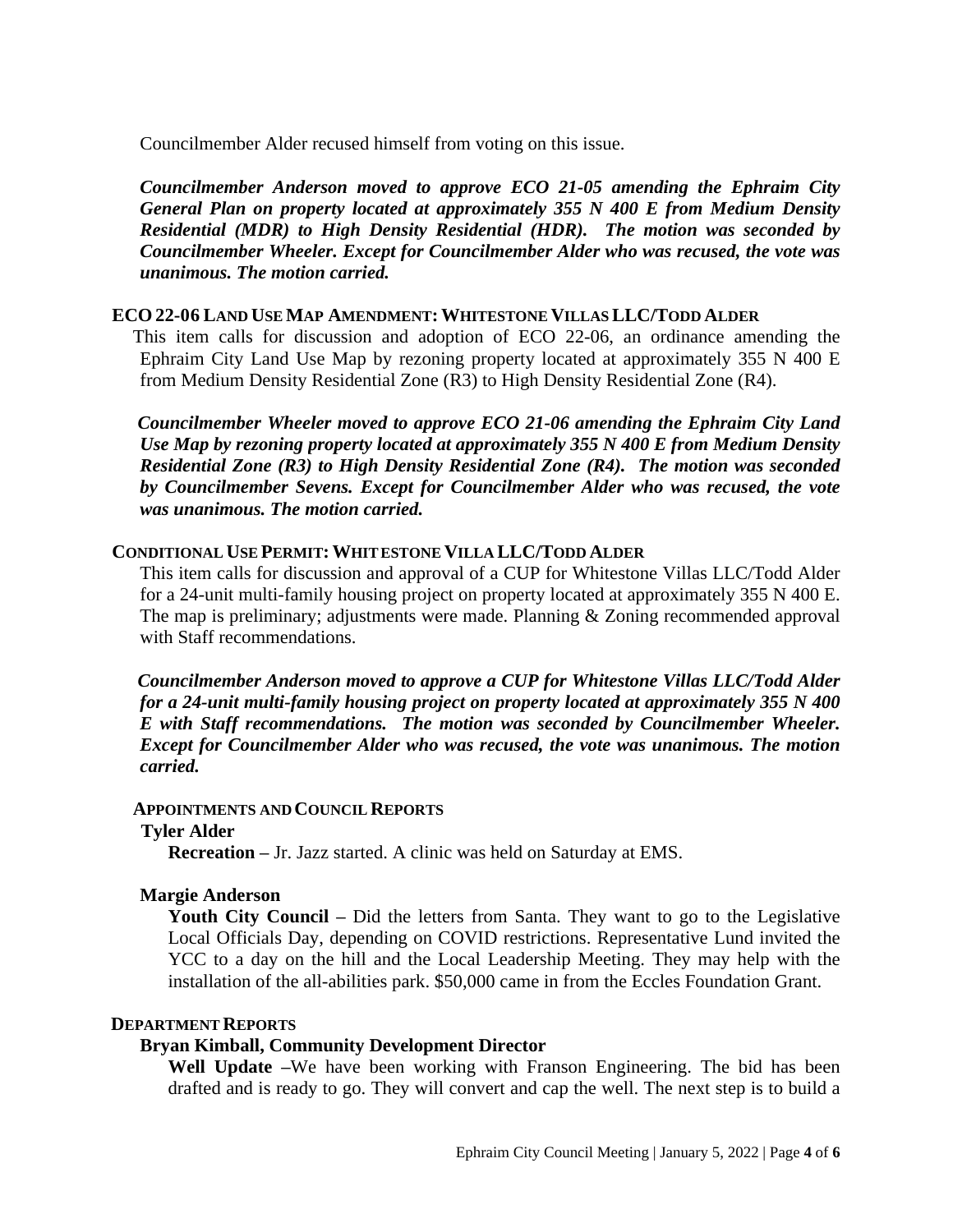well-house and connect. A sliding scale bonus incentive was added to the bid to incentivize timely completion.

**Street Master Plan –** We have updated the Street Master Plan for the south end of town and have completed the modeling. We are hoping to present at the next council meeting.

**Canyon Road** – Jones and DeMille recommended we try to convert from federal funds to state funds reducing requirements. There is a conversion cost to that but would save 15% by doing state vs. federal. We will formally request UDOT do a state process. Funds will not be available until July 1.

**Water Loans** – We will appear before the Division of Drinking Water on Tuesday regarding a match requirement. We have submitted for a loan to DDW.

**Main Street –** We had a meeting with some entities on Main Street who are interested in promoting the downtown area and protecting it. They are asking for a zone change to include the Main Street portion of the historical overlay. That would help with grant applications to preserve historical properties on Main Street. They also want some formal action from Council protecting existing buildings from demolition or sale.

### **Aaron Broomhead, Emergency Services Director**

**ARPA Funding –** We used some ARPA (behavioral management) funds to purchase new top-of-the-line tasers and VRS virtual Reality Simulator.

#### **ADJOURNMENT**

*There being no further business to come before the Council for consideration, Councilmember Alder moved the Regular Council Meeting adjourn at 7:33 p.m. The motion was seconded by Councilmember Lund. The vote was unanimous. The motion carried.*

The next regular City Council meeting is scheduled to be held on Wednesday, January 29, 2022, starting at 6:00 p.m. in the Ephraim City Council room.

\_\_\_\_\_\_\_\_\_\_\_\_\_\_\_\_\_\_\_\_\_\_\_\_\_\_\_\_\_\_\_\_\_\_\_ \_\_\_\_\_\_\_\_\_\_\_\_\_\_\_\_\_\_\_\_\_

#### **MINUTES APPROVED:**

John Scott, Mayor Date

**ATTEST:**